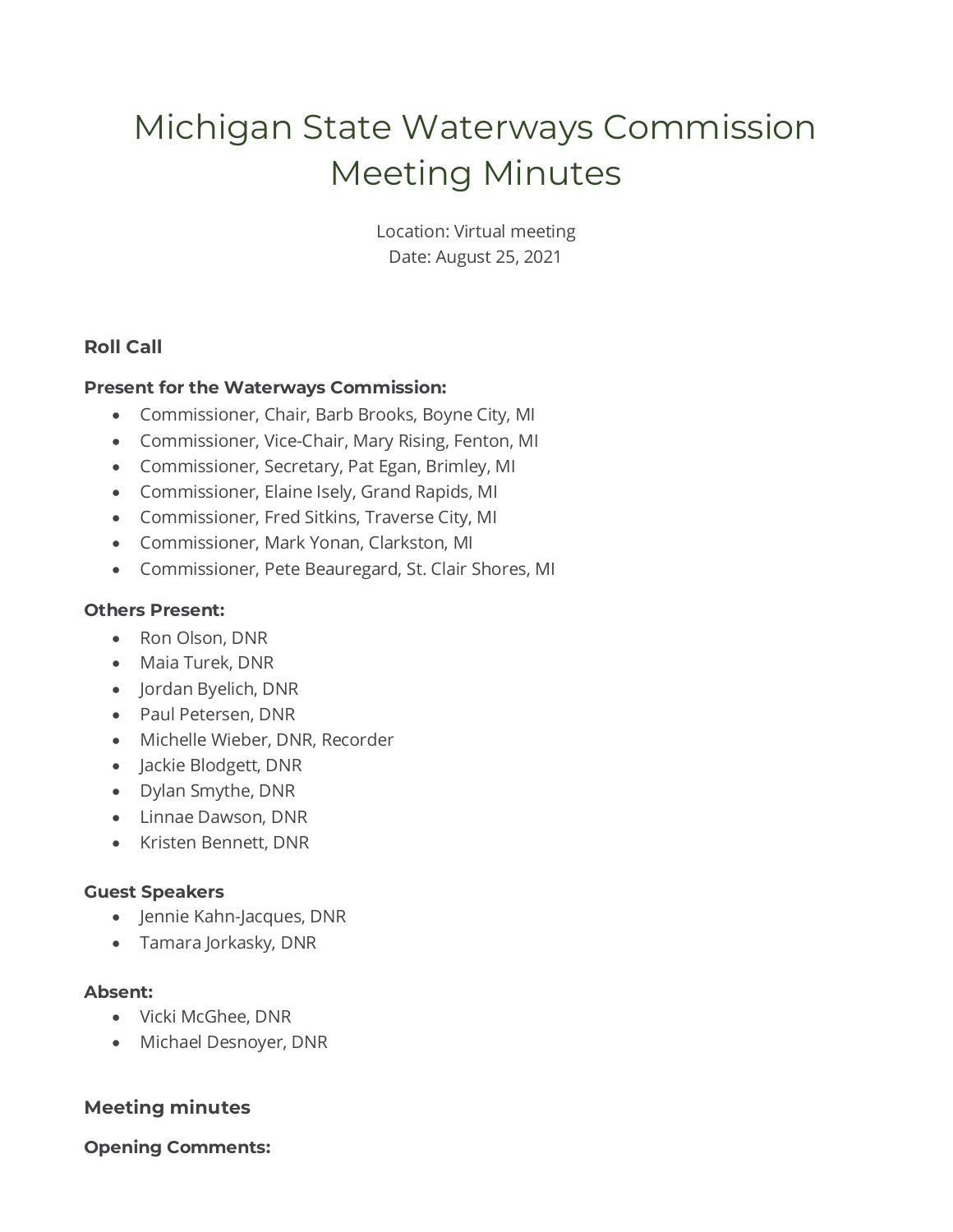- Chair, Barb Brooks called the meeting to order at 9:05 a.m., August 25, 2021. Due to the COVID-19 pandemic, this meeting was held virtually.
- The meeting began with reciting the Pledge of Allegiance.

# **Public Appearance:**

• Written correspondence was submitted for the meeting packet by Bob Schultz, seasonal slip holder at Marsten Marina in Northport. Mr. Shultz wrote a letter to express his opinion of the request to grant a boat permission to be used as an Air B&B in G. Marsten Marina.

## **Action Items:**

- MOTION: Chair, Barb Brooks asked for a motion for approval of the minutes from the June 17, 2021, Michigan State Waterways Commission meeting. The motion was put into place by Commissioner Elaine Isely and was seconded by Commissioner Mark Yonan. Motion carried unanimously, 7-0.
- MOTION: Chair, Barb Brooks asked for a motion for approval of Resolution 08-2021-03 to support the Proposed State Waterways Capital Project 2021-2022 Plan. The motion was put into place by Commissioner Pat Egan and was seconded by Commissioner Elaine Isely. Motion carried unanimously, 7-0.
- MOTION: Chair, Barb Brooks asked for a motion for approval of Resolution 08-2021-04 in Recognition of Commissioner, Pete Beauregard. Pete has completed his 3-year term as a Commissioner. The motion was put into place by Commissioner Mark Yonan and was seconded by Commissioner Pat Egan. Motion carried unanimously, 7-0.

#### **Committee Reports:**

- The Facilities Subcommittee met and reviewed the proposed State Waterways Capital Projects. The Commission supports the proposed projects.
- The Operations Subcommittee met and reviewed the two variance requests that were submitted from Northport and Traverse City. Both requests were approved by the Committee.

# **General Updates**

• Guest speaker Jennie Kahn-Jacques, spoke to the Commission regarding the Waterways Lean Process Improvement (LPI) methodology, resulting in a process improvement plan. The purpose of the workshop was to identify gaps, improve efficiencies, formalize processes, and respond to trends to ensure the Waterways Capital Outlay Program continues to support acquisition, design/construction, and the operations and maintenance of the highest priorities for quality, world-class public recreational boating facilities. Some key LPI outcomes included, restructuring the assessment and prioritization of investments, identifying critical staffing needs and where efficiencies can be gained to meet program needs and assessing core program components and identifying where alternative strategies are needed. Next steps include detailed implementation planning and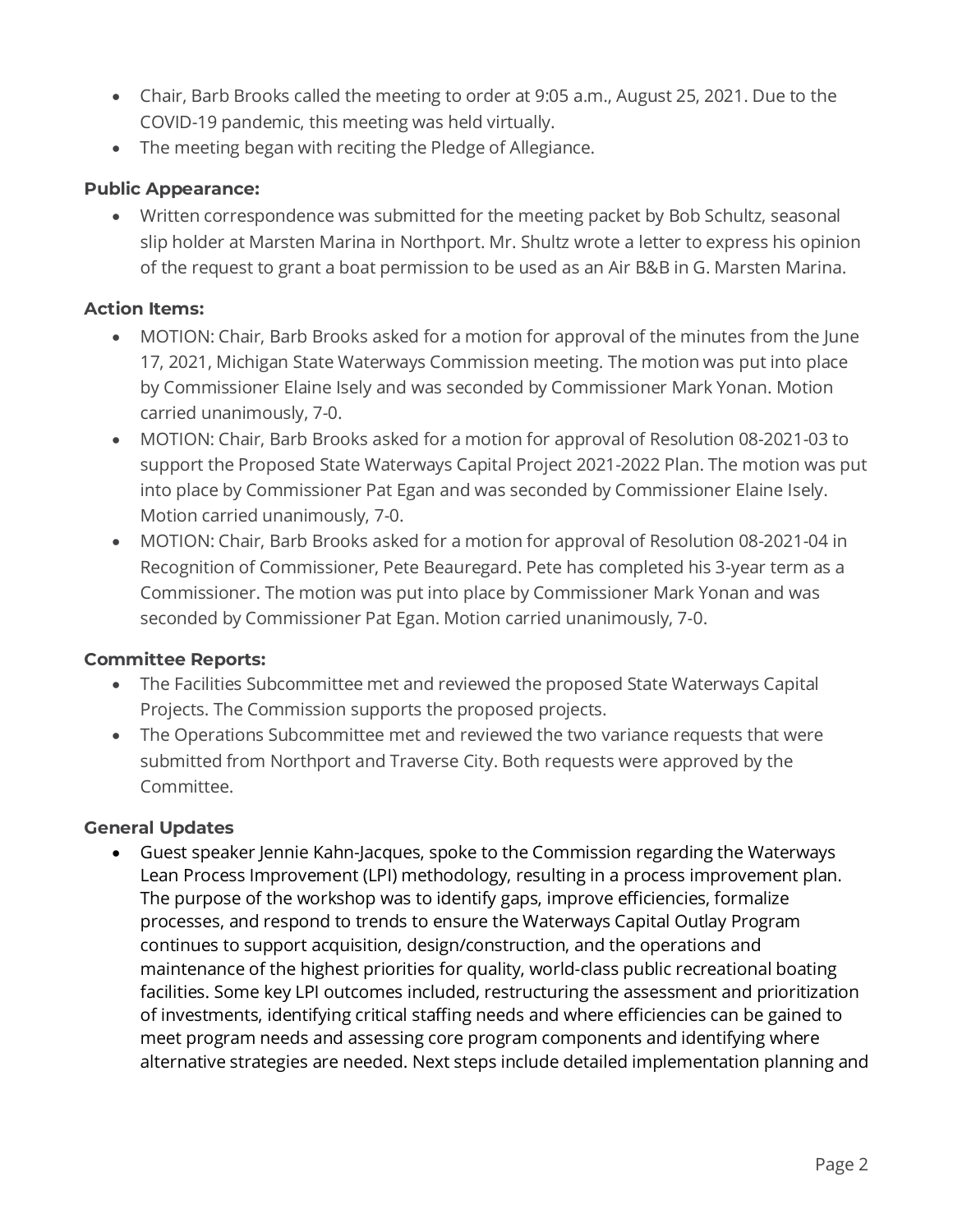action teams working to move the outcomes forward.

- Ron Olson mentioned the state budget is still sitting but gaining steam in the legislature. The nearly \$250 million in investments to modernize state parks and trails, to enhance tourism and boost local economics is pending, but DNR staff have been busy planning and prioritizing.
- Commissioner Pete Beauregard informed the Commissioners the Michigan Boating Industries Association proposal regarding non-motorized watercraft has stalled.

## **Financial Updates**

• Financial information updates were provided to the Commissioners in the meeting packet. Dylan Smythe provided further details including updates to revenue and expenditures. These items are updated twice per year.

## **Operations Updates**

• Linnae Dawson provided an Operations update to the Commissioners. Harbor Year-to-Date Net Nights and Reservations up significantly for the 2021 season, with the biggest challenge being low staff levels. Seasonal and transient slip rates for 2022 will not see an increase.

#### **Marketing Updates**

• Maia Turek spoke on updates regarding the  $75<sup>th</sup>$  waterways anniversary, gearing up to highlight boating and its value of access to Michigan's waters, and a vision of boating for what the next 25 years could bring. The celebration will take place next year with a multitude of options to join in the fun.

#### **Project Repots**

- The Michigan State Waterways Development Program Project Report was included in each commissioner's meeting packet for their information.
- Jordan Byelich provided an update to the Commission on State projects. Lexington State Harbor has active projects – Boating Access Site (BAS) redevelopment and paving has been completed, and the marina harbormaster building redevelopment and expansion is in final stages of design/permitting. Hoping to have permit in place this fall, with construction to follow for a summer 2022 completion. Federal grants are being sought to assist with dock replacement in a future phase. FY22 state waterways capital outlay project recommendations include but are not limited to design and construction project at Cheboygan Lock & Dam, construction at Lime Island State Harbor, and construction at Jackson Field Office, a boating support facility.
- Paul Petersen mentioned a busy grant program, with 22 applications approved, and 7 agreements remaining to write.